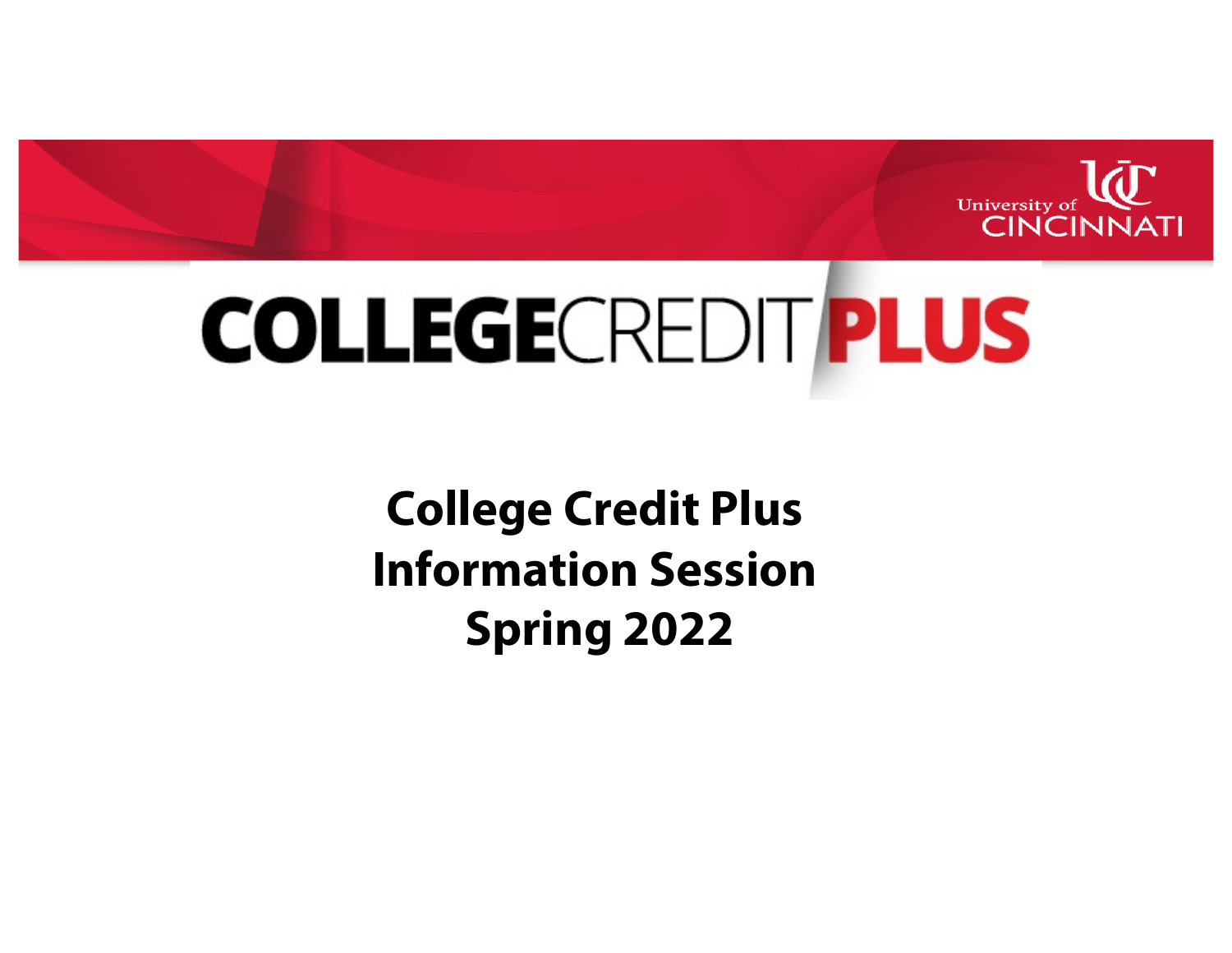

# **CCP Bearcat Advantages**

UC is an institution renowned for its academic excellence, consistently ranking in the *Top Tier of the country's Best National Universities by U.S News & World Report*. For over 200 years the University of Cincinnati has been dedicated to educating students by offering experience-based learning, and superior research!

- Take coursework on campus or online, alongside other UC students
- Students can be cross-enrolled at any of the 3 UC campuses
- Large selection of classes to choose from in various teaching modalities
- Assigned Academic Advisor for support
- Make progress toward a UC degree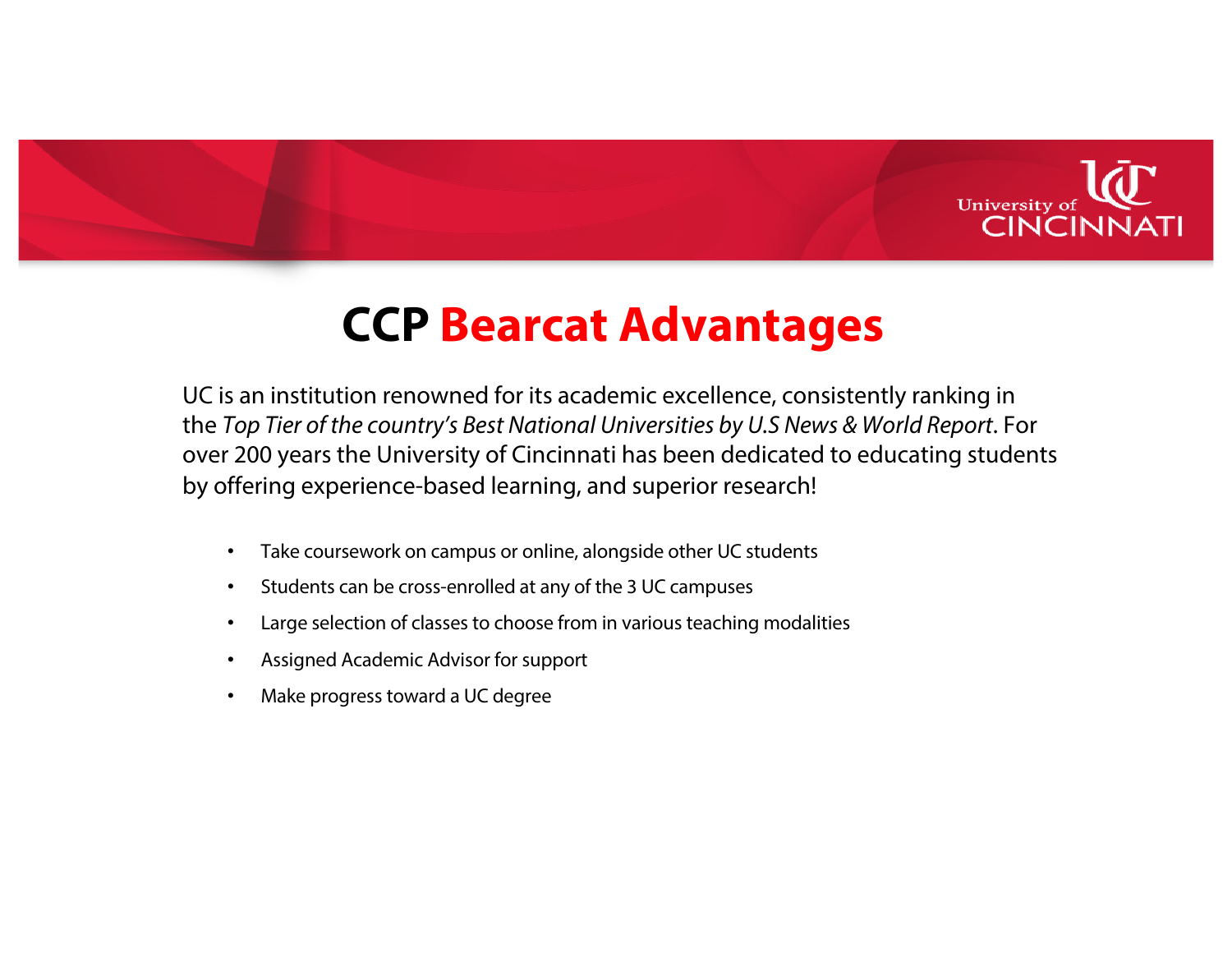

### **UC CCP Application Process**

- 1. Online application available [at www.uc.edu/ccp](http://www.uc.edu/ccp)
	- Application For Summer/Fall 2022 is available now
- 2. Official High School Transcripts
	- Sent directly from the school
	- Minimum HS GPA 3.0 (2.75-2.99 considered with appropriate HS courses)
- 3. CCP Permission Slip (PDF can be signed and uploaded to application portal)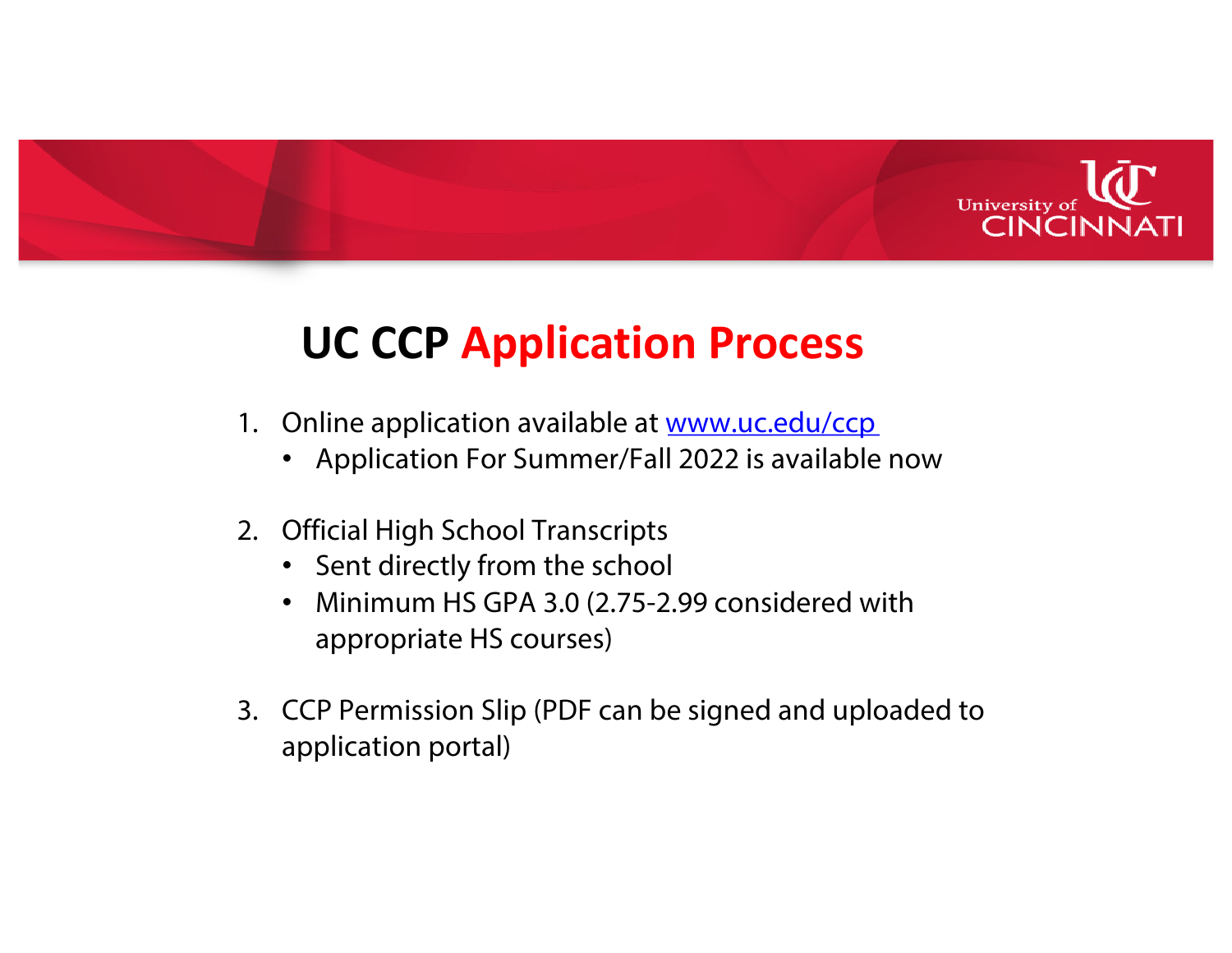

# **UC CCP Application Deadlines**

- Summer 2022 April 15, 2022
- Fall 2022 June 1, 2022
- Spring 2023 November 1, 2022

**All application materials (transcripts and CCP permission slip) must be received by the above application deadline to be considered for that term.**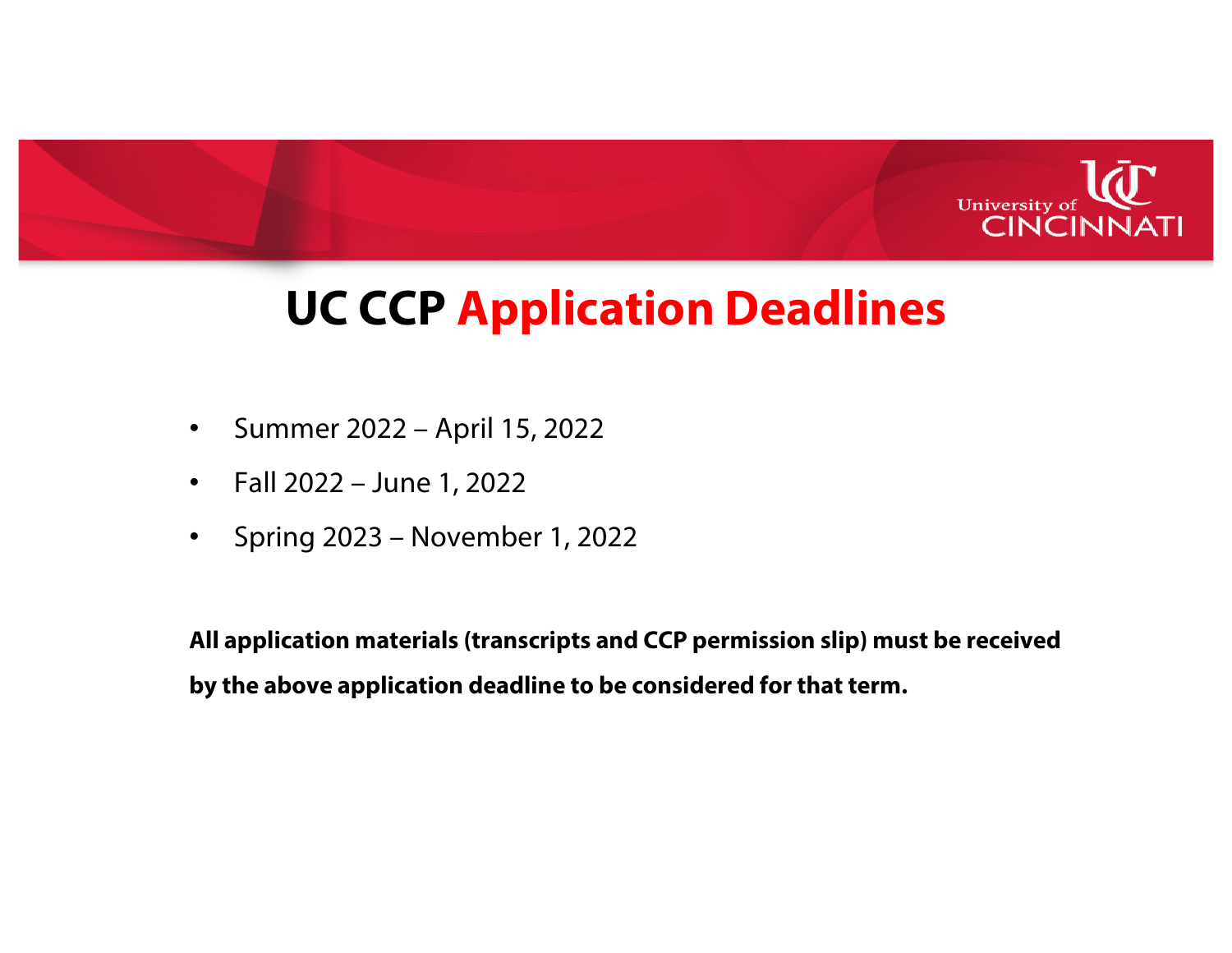

# **UC CCP Eligibility & Class Options**

**Eligibility Requirements:** Students must meet **one** of the following criteria to be considered to take courses on campus or online with a UC faculty member:

- Must have 3.0 minimum, unweighted HS GPA.
- Will need English Assessment for English 1001.
- Will need Math placement for math and science courses.

Courses offered at UC Campuses/Online with UC Faculty. **(All UC Campuses)**

Students can choose from a wide range of courses and may enroll so long as they meet all course pre-requisites. Examples of popular courses include:

- ENGL1001, English Composition
- POL1010, Intro to American Politics
- ECON1001, Microeconomics
- PSYC1001, Intro to Psychology
- Courses in MATH/STATs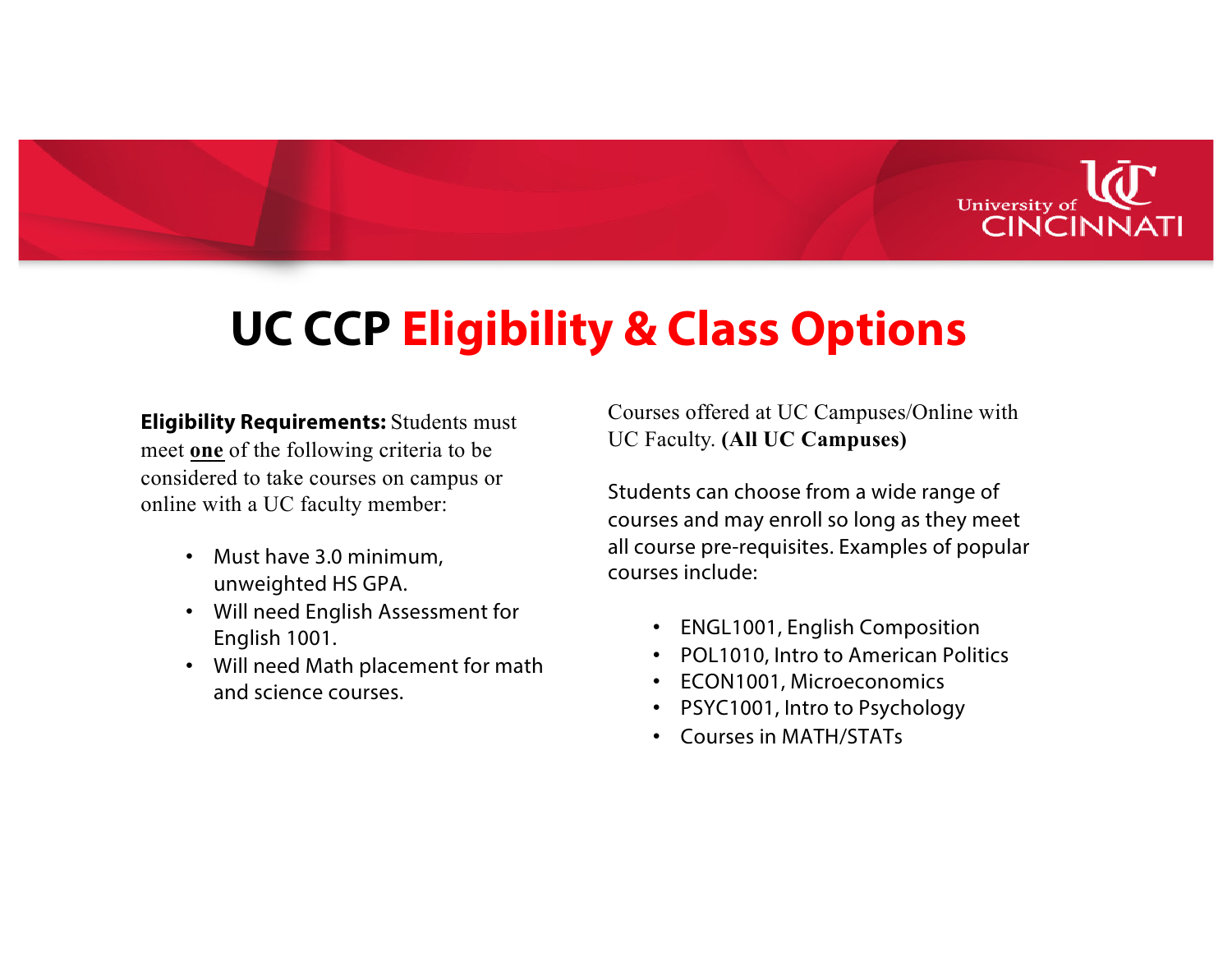

# **UC CCP Admissions & Registration**

**Once students receive an offer of admission to participate in courses on campus/online, they will then be prompted to complete the following steps to enroll in coursework:**

- Attend a virtual orientation (mandatory for all new students taking courses on campus or online)
- Attend virtual academic advising session with assigned advisor
- Register for appropriate courses via Catalyst, UC's student portal